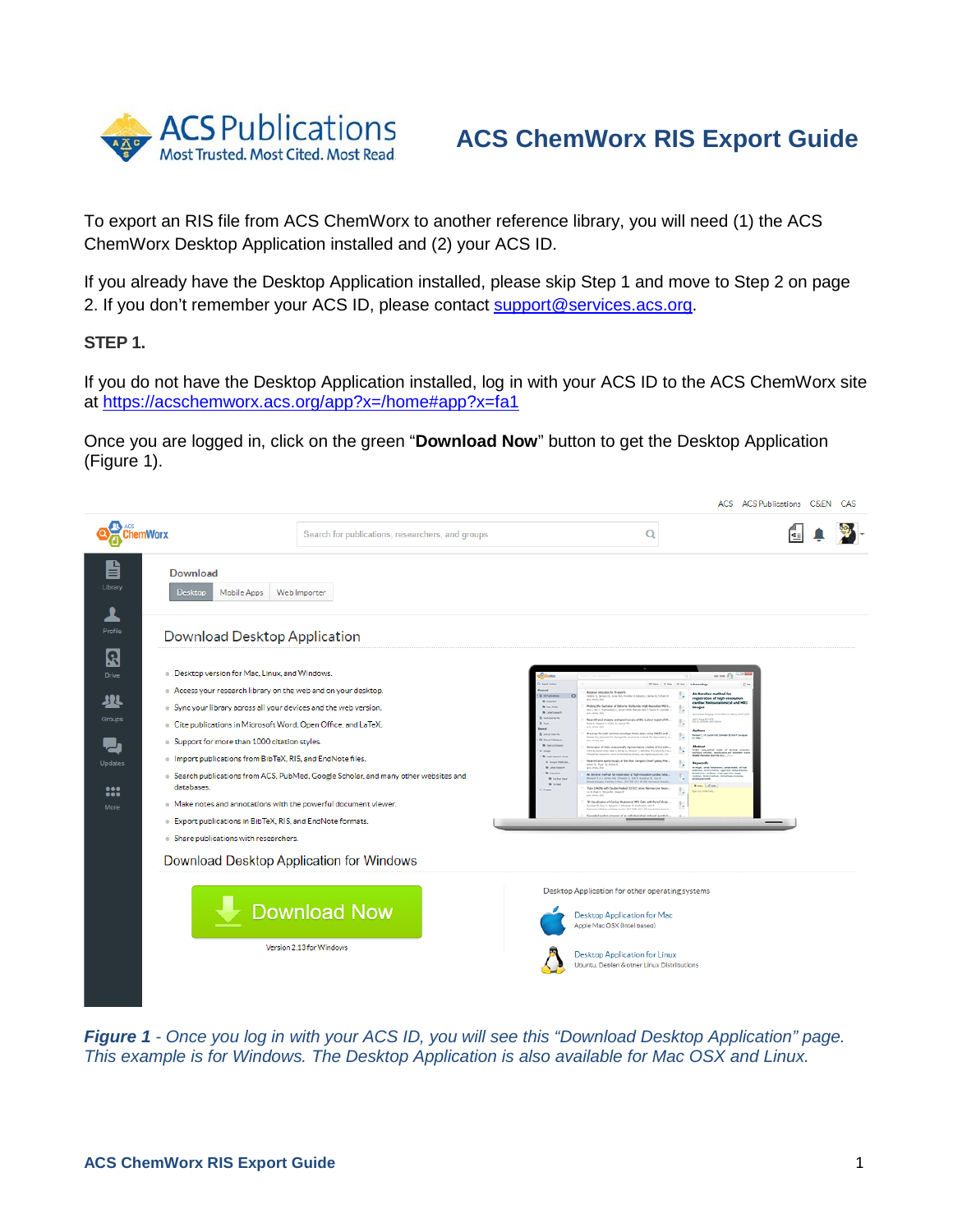## **STEP 2.**

Launch the ACS ChemWorx Desktop Application. You may get the following message requiring the latest version of Adobe Air (Figure 2).

| Adobe AIR |                                                                                                                                                                                                                                      |  |
|-----------|--------------------------------------------------------------------------------------------------------------------------------------------------------------------------------------------------------------------------------------|--|
|           | This application requires a version of Adobe AIR which cannot be<br>found.<br>Please download the latest version of the runtime from<br>http://www.adobe.com/go/getair,<br>or contact the application author for an updated version. |  |
|           | ок                                                                                                                                                                                                                                   |  |

*Figure 2*

If this occurs, proceed to Adobe Air at<https://get.adobe.com/air/> and select the "**Download Now**" option. Save the file and click on it to proceed with the installation of Adobe Air.

Once Adobe Air is installed, open the ACS ChemWorx Desktop Application.

## **STEP 3.**

**Export References (RIS, EndNote, Mod XML, BibTex) from the ACS ChemWorx Desktop App**

The steps shown below demonstrate exporting in the RIS format.

**3.1** When the library listing appears, click on the "**All Publications**" option (Figure 3).



*Figure 3*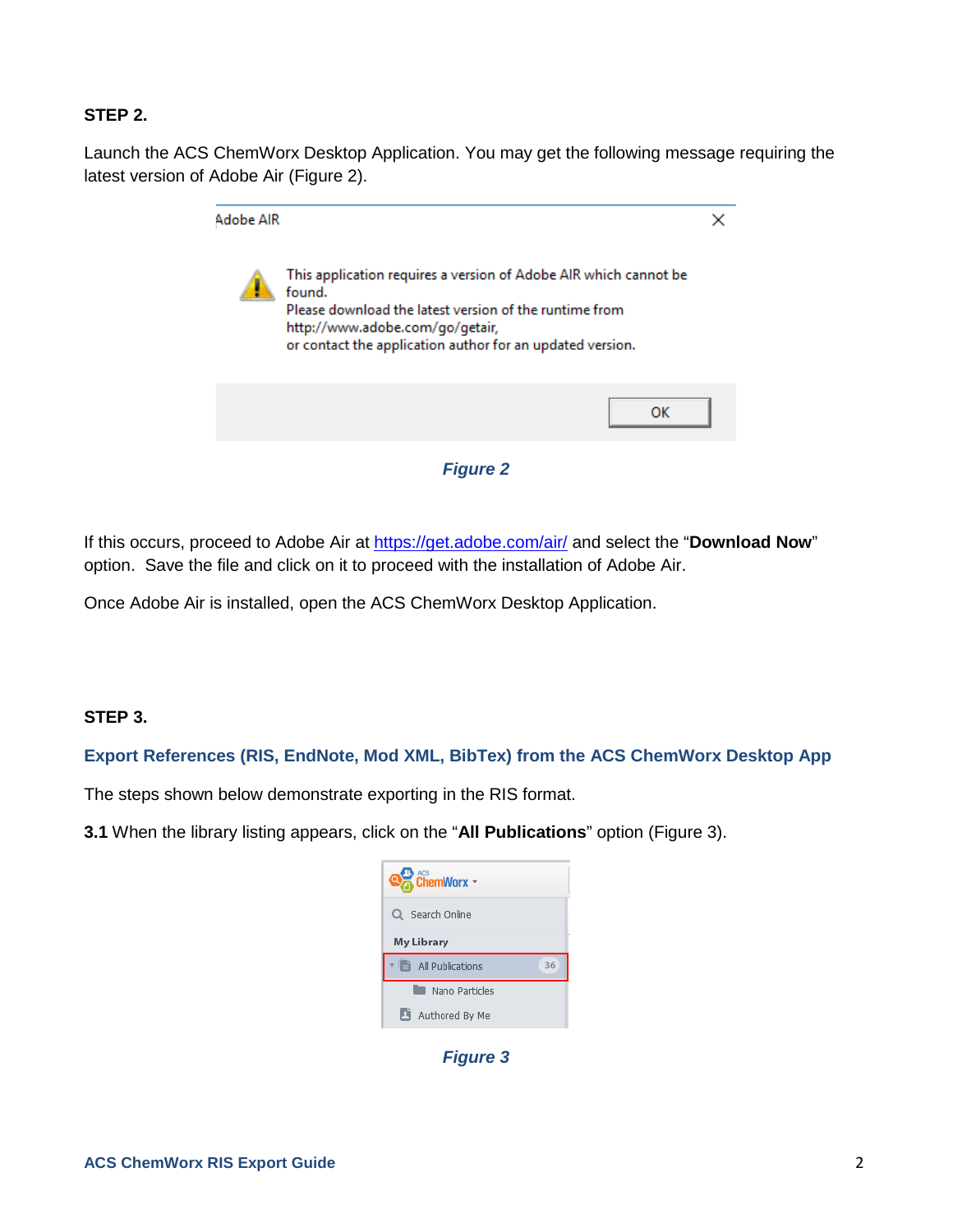**3.2** Next, select each reference to export. Each selection will be highlighted as shown in Figure 4 below.

\*\*\* **IMPORTANT** \*\*\* If you have your references organized into collections or folders, please export each collection or folder separately. Exporting your reference in bulk will not preserve its file structure.



*Figure 4*

**3.3** Within the selected area that is highlighted in blue, right click and select "**Export**" (Figure 5).



*Figure 5*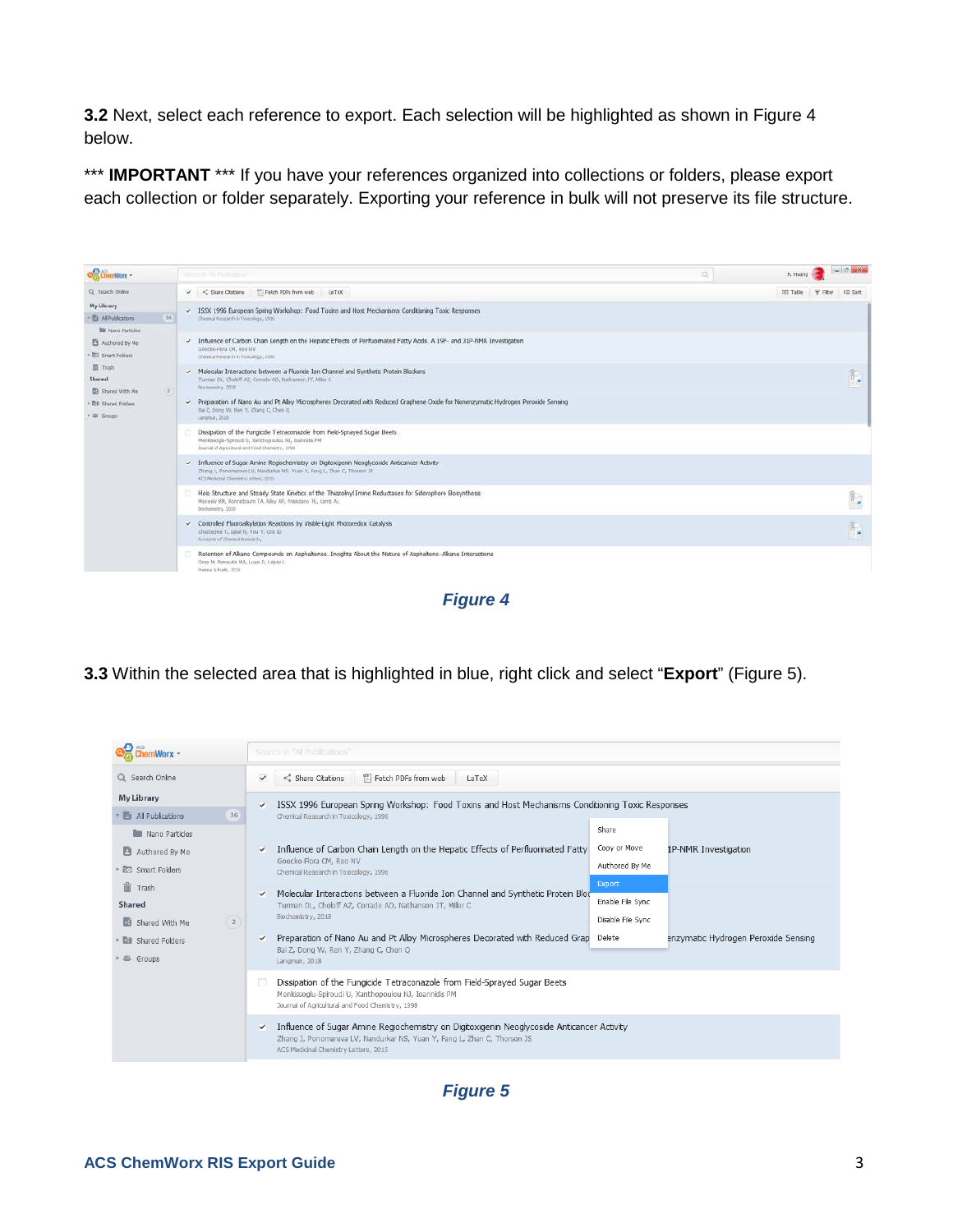The Export tab appears to the right of the screen (Figure 6).

| <b>OC</b> Gentless -                                                  |                                                                                                                                                                                                              | $\alpha$                      | <b>Allows</b> South Market                                                                                                                                 |
|-----------------------------------------------------------------------|--------------------------------------------------------------------------------------------------------------------------------------------------------------------------------------------------------------|-------------------------------|------------------------------------------------------------------------------------------------------------------------------------------------------------|
| CL-Seven Draw                                                         | 2. C. Chan Chasos: T. Febb Hills formulation (a Talk)                                                                                                                                                        | ISL Tele  T Filter, L.I.D.Set | <b>Cancer</b>                                                                                                                                              |
| <b>My Library</b><br><b>B</b> Abhabatara                              | - ISSX 1996 European Spring Workshop: Food Toxins and Host Mechanium; Conditioning Toxic Responses<br>Thomas & European & Incinematics, 1984                                                                 |                               | Export as:<br><b>WE RELINE</b>                                                                                                                             |
| <b>BE</b> New Ferry's<br>B Adverably No.<br><b>Bill Straft Follow</b> | - Influence of Carbon Chain Length on the Hepatic Effects of Perfiusmated Fatty Acids. A 19F- and J1P-NMR Investigation<br>Unside their CIR line for<br>Threat discovering Tennissan, 1990                   |                               | @ Entretclink<br>El Webbliner<br>(3 Metable)                                                                                                               |
| B Tah<br><b>Shaved</b><br><b>El tiwed With He</b>                     | - Molecular Interactions between a Fuoride Ton Channel and Synthetic Protein Blockers<br>Turner D., Chenff AZ, Dunald AD, Natherson 27, Mile C.<br><b>Beforecev, 2010</b>                                    |                               | G fainted<br>Foreign:<br>$38 - 100K$                                                                                                                       |
| <b>BX Haral Falsey</b><br>i illi drouni                               | - Preparation of Nano Au and Pt Alloy Microsofrenes Decorated with Reduced Graphene Oxide for Natientsymatic Hydrogen Persoade Senang<br>(at 2, Doing W. Marr. V. 25 and C. Chien G.)<br>Imput, 2713         |                               | Wr - 1996/61/31<br>11 - 2004 1998 Cultiples Sorrio Warehold                                                                                                |
|                                                                       | Disspetion of the Fungistic Temaconargic from Field Sprayed Super Beets<br>Markenade-Episyah'ds, Zanihopoulou NJ, Sunnish Pre-<br>Executive Aircrafts and Food Democratic ENR                                |                               | Time Responses-Clinics<br>33. - Charles Basesch in Tracriogy                                                                                               |
|                                                                       | - Influence of Sugar Amme Regardsematry on Outoxopean Neoglycoatly Antounce: Activity<br>Stang & Followares DC Newfolke WC Hale P, Tang C Shak C, Thirlee RC<br>and make a chance y laters, 2010             |                               | $99 - 549$<br>$50 - 100$                                                                                                                                   |
|                                                                       | Holo Structure and Strody State Kinetics of the Thispoliny Irnine Reductance for Siderophone Eloxynthesis<br>Worsch XPL Romobusm TA, R&v AP, Winsons TE, Leib AL<br>Behrerin, 2011.                          | SD.<br>ñя,                    | $145 - 9$<br>$H \rightarrow 1$<br>FB - American Chemical Society                                                                                           |
|                                                                       | Controlled Fluoroakylaten Reactions by Visible-Light Photonstex Catalysis<br>Chattegee U. Ignatis, Yes: Y. ChallT<br>National of Channel Report D.                                                           | œ                             | SN - 0983226v<br>338 - http://pule.am.org/bubbach1.th31/bdddeidig                                                                                          |
|                                                                       | Retention of Alkane Compount's on Asphaltenes, Insights About the Nature of Asphaltene-Alkane Interactions<br>LINEA MA, Kamanchi MM, LABO M, LABOUT &<br>Transport Forms, 2012                               |                               | UR - REBUYSUBE active Combiblico, 1921/60501656<br>UR - http://dx.doi.ing/18.1621/6603455g                                                                 |
|                                                                       | Synthesis of Macrocycle Poly(3-hoxythicphone) and Poly(3-hoptyladerophone) by Aliyne Homocoupling<br>McGrown OE, Paing Y, (Schelto), Markon 30, Perspectiba DF, Scheme 35.<br>AG Pore offers Ave.            |                               | EI - 1906<br>in.<br>$Tx = 100A$                                                                                                                            |
|                                                                       | 14. Fibron-Eissed Scaffolds with Controled Delivery Order of VECF and EDNF for Cavemous Nerve Regeneration<br>250 ng Y, 11 am & L 16 ang L 1 kk Q, Shat H, He K, Sang L<br>ATTRAGUNATION ATTRAUMNED MAL      |                               | As - because a castel.<br>All - Red Nichola V.                                                                                                             |
|                                                                       | Fourteen Ways to Renade Cooperative Communication in the Lactiose Repressor: Engineering Regulatory Proteins with Alternate Repressive Punctions<br>Richards DK, Harver E, Wilson Ct.<br>ACLEARANCEMENT 2019 |                               | THE 4 STREET EAST<br>'11 - Influence of Cation Chan Length an the Happon<br>Effects of Perfecting and Fathy Acids, A.                                      |
|                                                                       | Double-Sided Opportunities Using Chemical Lift-Off Lthography.<br>Andream AR, Lisa VII, Write Pic.<br>Builde of Thomas Innew Jr., 2010.                                                                      |                               | state-bearing the time time design of the system<br><b>Zivestigitist</b><br>10 - Cherical Research in Tasksboy                                             |
|                                                                       | Quantizitive Chrimical Measurements of Veracular Transmitters with Electrochemical Cytemetry<br>U.K. Distances J. Ewron Ad-<br>Automotive of Chemical Bental (F)                                             |                               | $-189 - 1899$<br>$89 - 825$                                                                                                                                |
|                                                                       | Dechochemical Thin Leyers in Nanostructures for Energy Storage<br>Noted PL13x C, Thi L Cregorowick, Notart Chi, Lee 3d-<br>Arizola of Denisal Insura C.                                                      | $-1$                          | $37 - 9$<br>$31 - 8$<br>PB - American Chemical Society                                                                                                     |
|                                                                       | Thermal Unthreading of the Lussa Peptides Astevin 2 and Astevin-3<br>Also (2), Chox WY, Trick A/C Le D.T. Pergessiv AL, Ltd. A)<br>All Owner length File                                                     |                               | N7 - cs - thing naces magnetic resosince (SAN)<br>strectronogy, we evertigated the inpartners of<br>calded chain longth with require to the heads; effects |
|                                                                       | Borngeed Ska Offers a Nevel, Green, and Becompabile Aberrative to Traditional Drug Delivery Systems<br>Covenant, comme DA, Leashert AS, Drain MA, Patworthan SV.,<br>Will Barracanako Sigeria & Indirectorum |                               | anotated with perform clude on (Rako-carbond)<br>adds. Hab F-34x rate view administrant a single<br>winnerforms dose of ather perform-                     |
|                                                                       | the company and the company of the company of the company of the company                                                                                                                                     |                               | Caynettelowd, 1 - Sea At.                                                                                                                                  |

*Figure 6*

**3.4** Within the Export tab, select the RIS option and click on "**Save As**" (Figure 7). Name the file and save it to your computer.



*Figure 7*